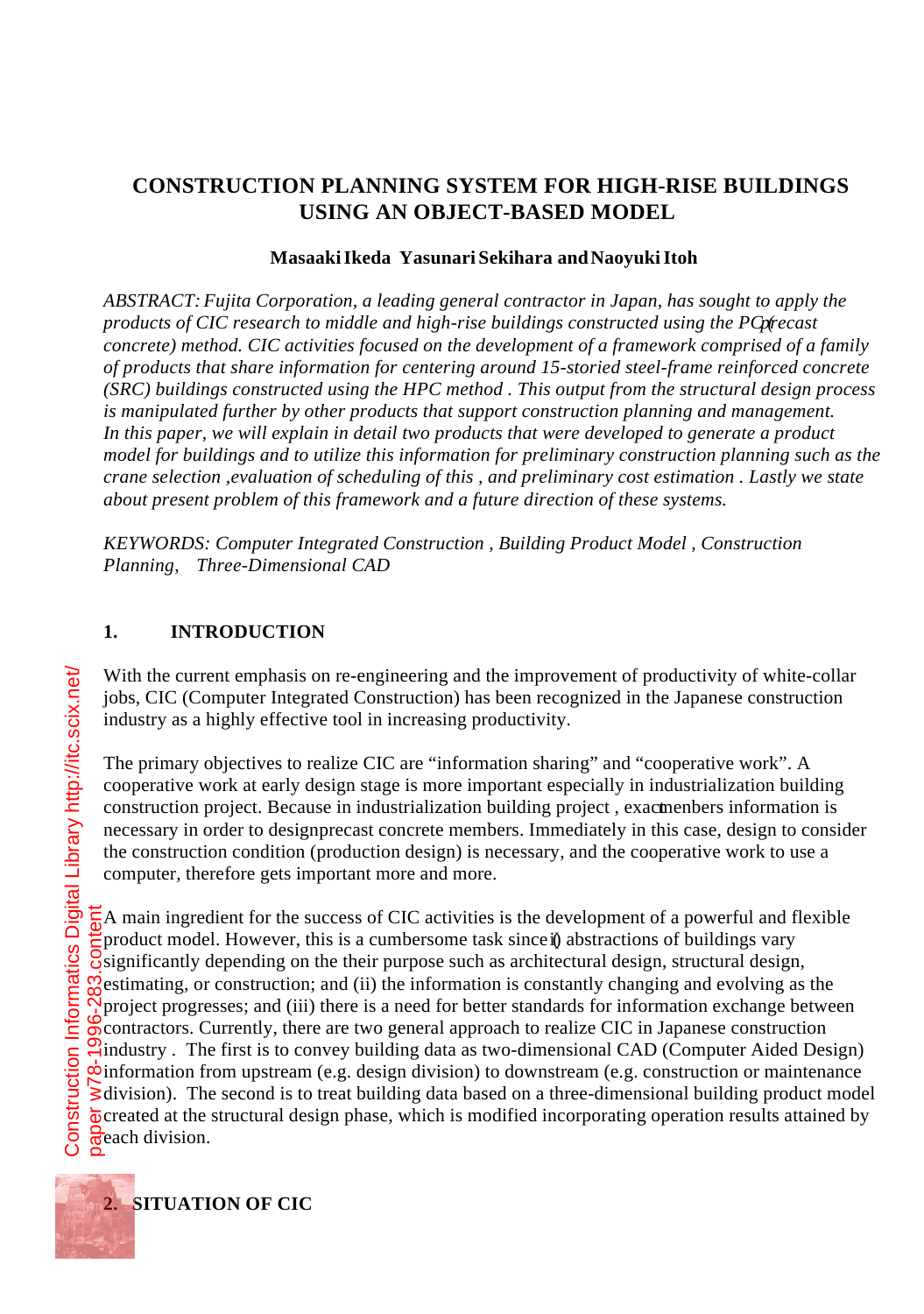### **2.1 The Position of CIC in Japan**

Economic stagnancy in recent years and government deregulation has intensified cost competition within the Japanese construction industry. Until recently, research and development conducted by the government and general contractors concentrated on the development of construction machines and equipment and new building materials, reflecting the emphasis placed on the development of new construction methods that could be applied directly to operations at construction sites. This emphasis grew during the boom of the bubble economy when skilled workers in high demand. While productivity of the construction site operations improved, other areas suffered, including business planning, designing, estimation, and construction planning.

Of late, a widespread awareness of the necessity to systematically redesign such office-related procedures ,so called "re-engineering", has grown in the industry, resulting in the call for "Improvement of Productivity of White-collar Workers". CIC, which fully utilizes innovative computer applications, has been recognized in the Japanese construction industry as a highly effective tool in increasing productivity.

# **2.2 Steps to Adapting CIC**

As previously stated, the keys to CIC are the integrated project database and working cooperatively. The integrated project database plays the most essential role because it provides the environment necessary for cooperative work. However, realization of CIC is not always easy, since  $\chi$ conceptions of building vary significantly depending on the purpose of each task such as architectural design, structural design, estimation, and construction; and (ii) the data accuracy increases as the project progresses. Thus, a building is recognized as the space of rooms in terms of architectural design, while in terms of structural design, the same building is taken as the sum of structural components. In addition, the accuracy of data required for construction planning differs from that needed for component manufacturing.

Solutions for such conceptional problems are a prerequisite to making building product models. Until now, however, no construction modeling techniques have fulfilled this prerequisite. Currently, two general methods are employed to evade such problems. The first is to treat building data as two-dimensional CAD information, as is conventionally done with pen, so a single piece of paper conveys such information to every division from design through construction and maintenance divisions. Since quite a few construction projects in Japan are integrated from design to construction by a single general contractor, the number of using this method is increasing. The second method is to treat building data based on a three-dimensional building product model created at the structural design phase, which is modified incorporating operation results attained by each division. This method starts from structural design data because three-dimensional data is produced during structural analysis. It is quite difficult to apply the architectural design data to the building product model, because the architectural design which is carried out simultaneously to structural design usually uses the two-dimensional CAD, except for in client presentations which required three-dimensional information at the beginning stages of a construction project.

In any case, CIC is currently used to transfer information produced by the design division positioned at the earlier stages of a construction project to later project stages, such as the estimation and construction division. In other words, even when three-dimensional CAD is used, the data structure is so simple that they are not utilized by many divisions. In order to effectively use an integrate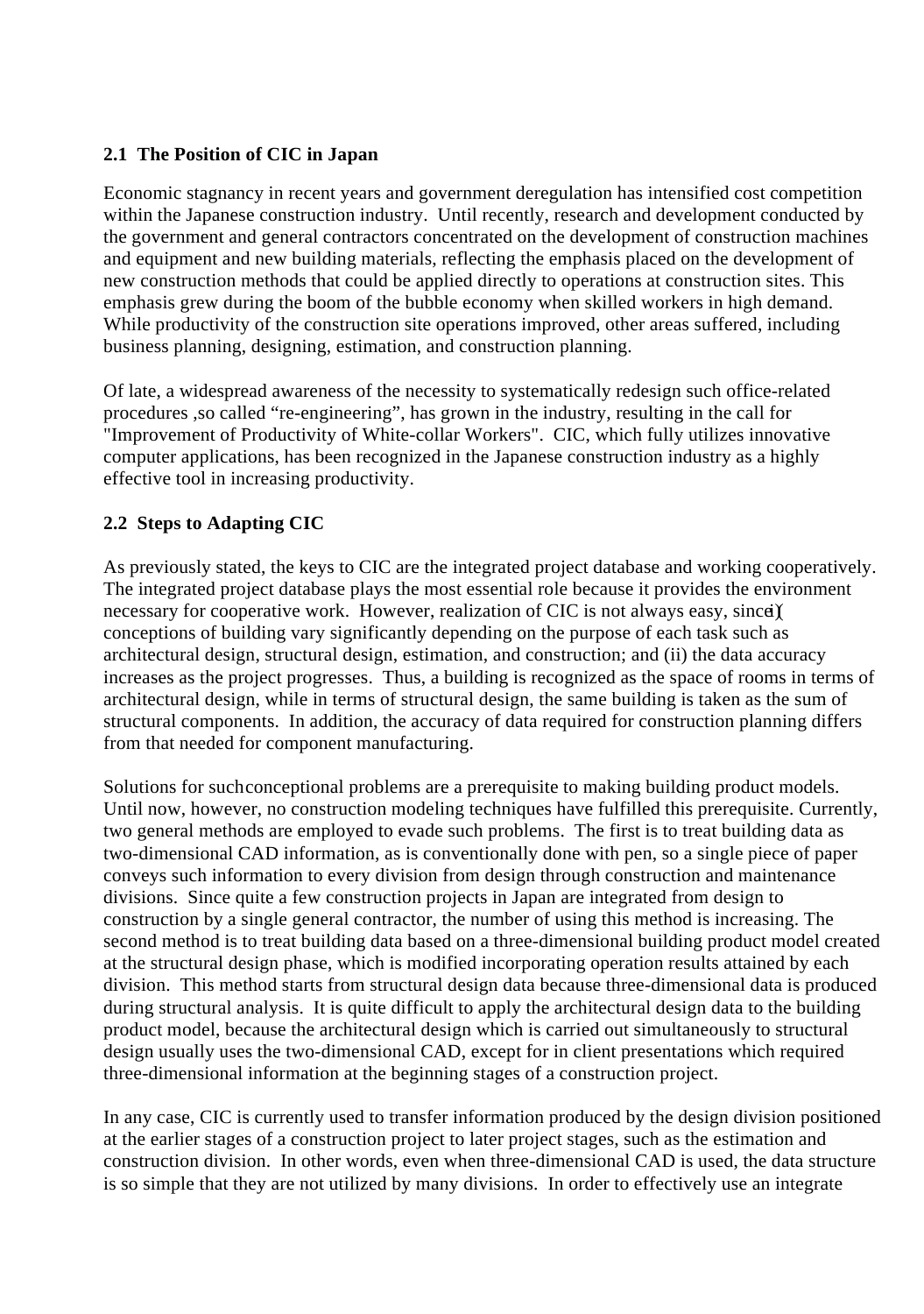project database, it is essential to utilize building models created using an object-oriented programming technology such as that described below.

# **3. CIC FRAMEWORK IN FUJITA**

## **3.1 Background of CIC research**

In August 1991, Fujita Corporation, a leading general contractor in Japan (hereinafter, FUJITA) and Pennsylvania State University (hereinafter, PSU) signed a five-year Joint Research Agreement on CIC. FUJITA placed its Technical Research Institute (headed by DrMasaaki Ikeda) in charge of the joint research efforts in Japan while PSU's Architectural Engineering Department (headed by Dr. Victor Sanvido) led efforts in the U.S.

The parties chose projects using PC (precast concrete) construction method, as it is considered to be a promising architectural engineering for the future. In the first year of the project, the team analyzed internal work procedures and information flow between work divisions with "IDEF0", a special method used to analyze work systems in FUJITA.

This method, however, does not have a mechanism to specifically express the relationship among departmental works which are carried out simultaneously and cooperatively. Thus, application of this method by Japanese organizations, which are commonly comprised of many internal departments, is limited to a certain extent. Nonetheless, aided by this method, the team was able to analyze and describe flow of work for up to four strata, and thus gained an understanding of the actual situation of existing work systems.

In the second year of the project, the team focussed its efforts on the fabrication of building product models, experimenting with a building modelling system to be used with Object-Oriented Programming environment, called 'Nexpert Object'', and a preliminary construction planning system using this building model system. Messner 1993) The primary objective of FUJITA's efforts was to develop a versatile building model database and an intelligent planning system making use of this method. FUJITA, however, eventually concluded that development and utilization involved too many problems to actually apply such a system to any construction project.

From the third year of the term onward, PSU experimented with a ground information system for use in shield tunnel construction, as well as an object-oriented simulation system, under the supervision of Dr. AMR A. Oloufa. Prototypes of these systems are currently being studied for adaptation by FUJITA. (Oloufa 1995)

FUJITA, who has concurrently carried out a study on object-oriented development as discussed later in this paper, intends to again address the challenge of developing an integrated project database applicable to future building construction.

### **3.2 Establishment of the CIC Project**

In April 1993, three years after joint research commenced, FUJITA established a CIC project team in its engineering division, called "CIC PROJECT," in order to apply results of its basic research. With the CIC PROJECT thus established, FUJITA sought the possibility of applying CIC engineering to middle and high-rise buildings, centering around 15-storied steel-frame reinforced concrete buildings (SRC buildings) constructed using the HPC method. HPC method is an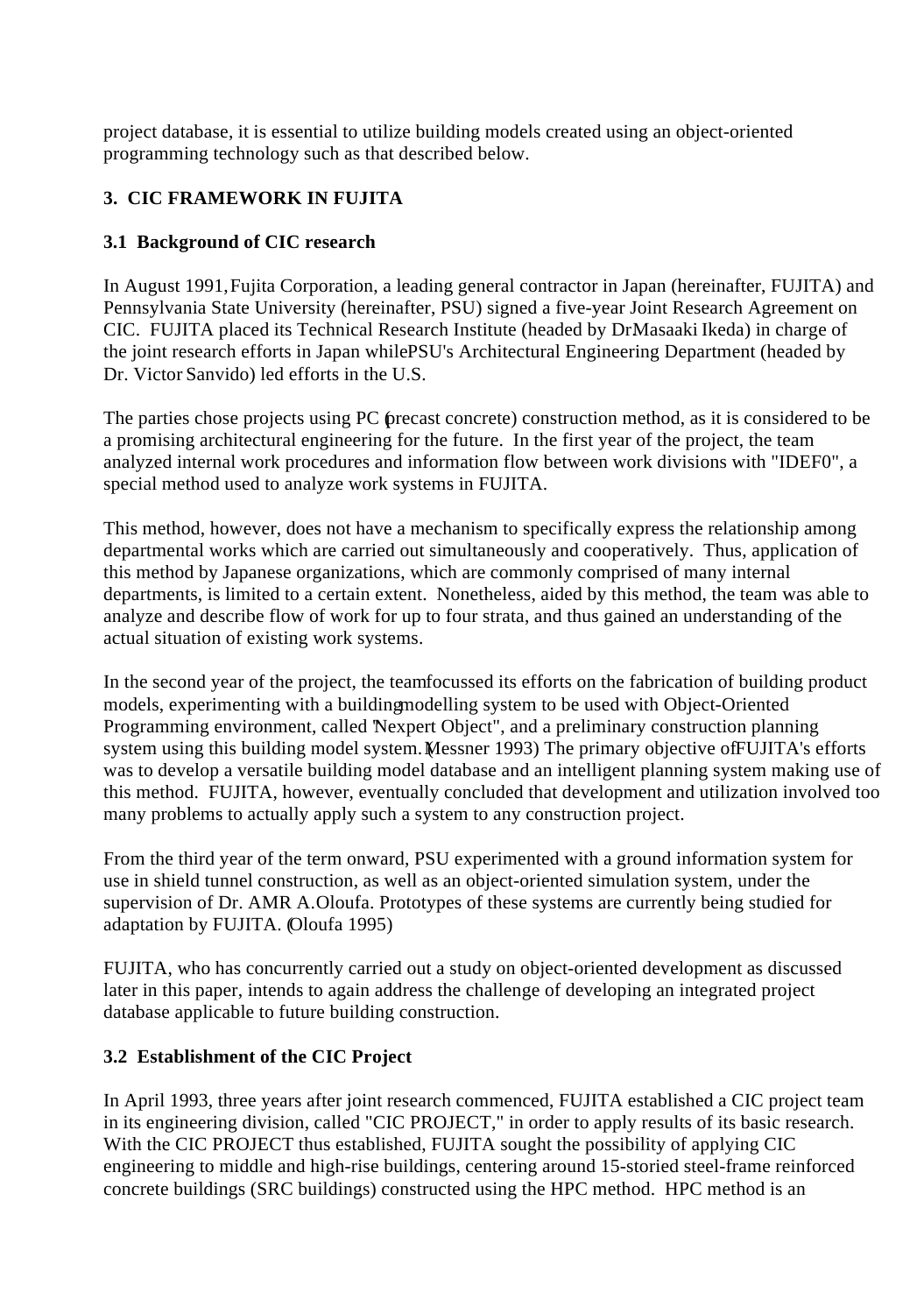architectural engineering application of PC engineering that is often used in Japan for the construction of SRC buildings, whereby shear walls with girder, non-bearing walls, slabs, balconies, corridors and other building materials are categorized and handled as PC building components. The HPC method was employed in this instance because  $\hat{i}$ ) it has a 30-year history of successful achievements in the construction industry and has reached a high degree of completion, and (ii) through actual application a great amount of performance information and nowhow has been accumulated which is available for immediate use.

The CIC PROJECT carried out several important assignments for HPC applied construction projects, including (1) examination of existing work systems, (2) collection of performance information on construction projects conducted in the past and inputting such information into a database, (3) studies on methods to make use of planning charts drawn with two-dimensional CAD even for construction management, (4) examination of methods to employ EDI (Electric Data Interchange) for exchanging building information with architectural design firms and with architectural components manufacturing firms, and (5) using three-dimensional CAD, development of data-linked software containing building information.

### **3.2 Development of Data-linked Software**

Data-linked software was developed to apply three-dimensional data produced by the structural Planning system (FIND) to work systems such as preparation of PC component charts, estimation, construction planning, and construction management. In the system, as shown in the following *figure1*, there are two flows by which building project data obtained from the structural design. One option is to input data into PC component manufacturing charts, while the other is to process the data and input it concurrently for each work system, such as preliminary construction planning, construction management, and an site information collection systems.

Building project data is outputted from the structural design system by converting the data into what is called the "standard format", an intermediate file format, while the receiving system converts such data from the standard format for its intended use. This mode aims at integrating the exchange of data between more than one design system and more than one receiving system into one format, thus improving efficiency of data conversion.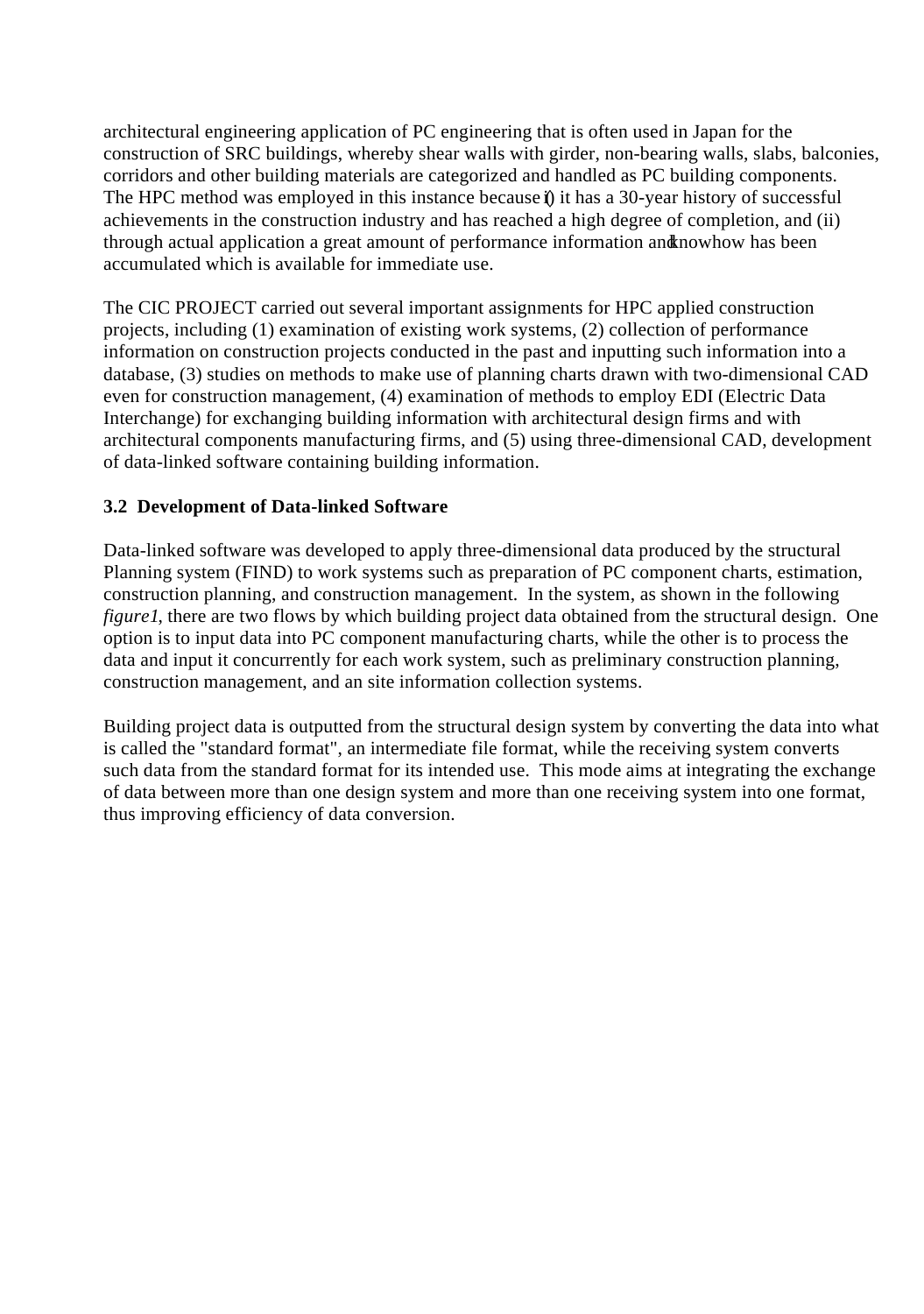

*Figure 1:Framework of the Data-Linked Software* The following outlines the major systems covered by the *figure1*.

### (1) Structural Planning System (FIND)

This is a system designed to estimate sectional property of construction components on the basis of building project data previously inputted and to work out structural designs by verifying the propriety of the components, using the conventional structural analysis system.

### (2) Building Product Model Input System (FINE-MODELER)

This is a system by which building product data can be output in the standard format and a complete three-dimensional building product model can be fabricated by supplementing such component materials as non-bearing walls or balconies that are missing from the structural design data. This system is also capable of fabricating a construction model from scratch and with no structural design data for projects that have been designed by other firms.

### (3) Preliminary Construction Planning System (FINE-PLANNER)

This system checks if there are any remaining problems with respect to preliminary design following an examination of the preliminary construction method (which is conducted prior to the construction design process). Work data and resource data produced at this phase may be input into the construction management system and the estimation system.

### (4) Construction Management System (PF-NETS)

This system can make a schedule calculation based on work data produced by FINE-PLANNER, thus supporting detailed construction planning and progress management once a construction project has commenced.

### (5) On-Site Information Collection System

This system, which can be run on palm-top computer at the construction site, supports the recording of instructions rendered for daily routines and the results thereof with the aid of schedule data produced by PF-NETS.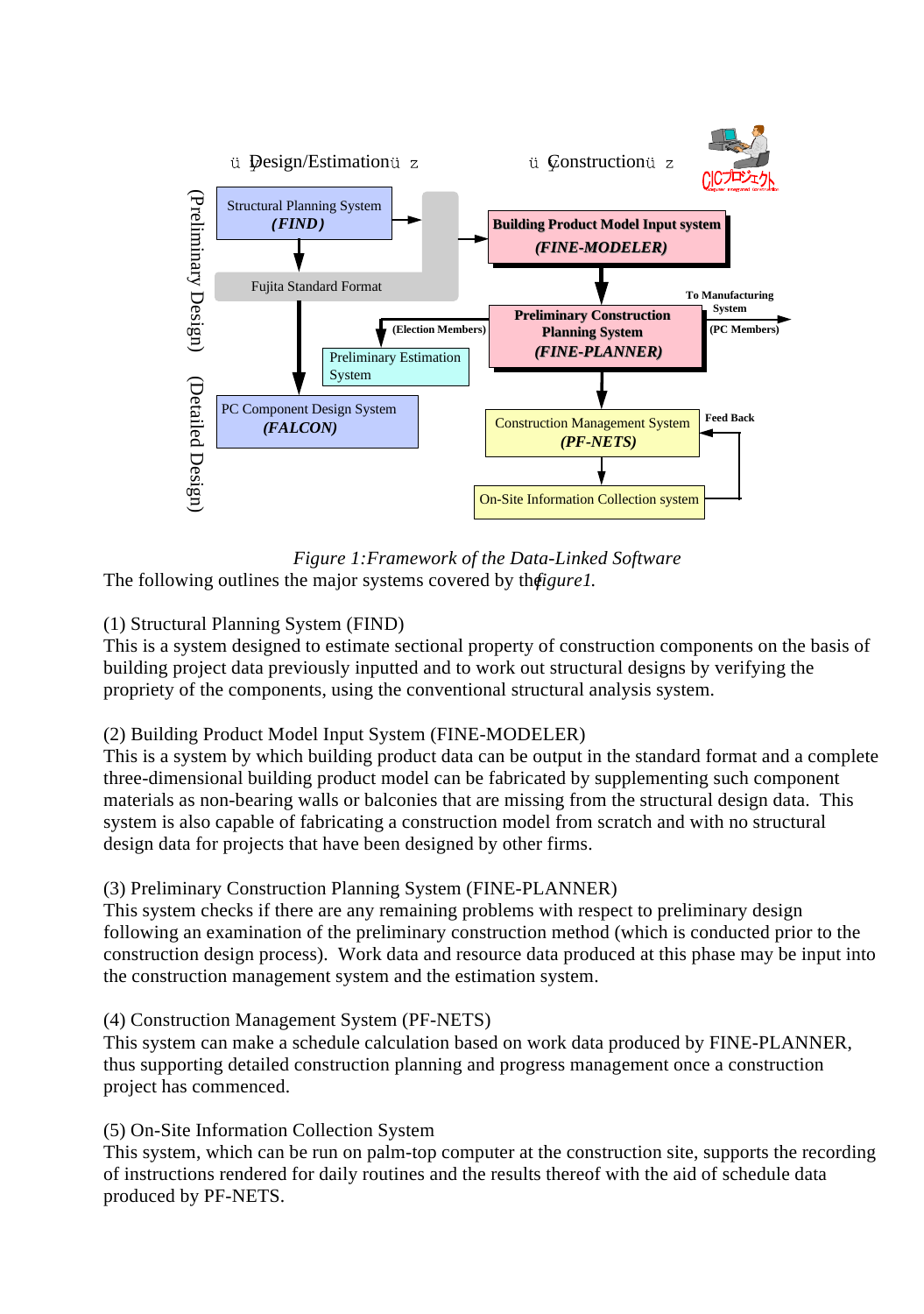(6) PC Component Design System (FALCON)

This system inputs building product data in the standard format and supplements such data with information on electrical services, air conditioning, and plumbing, in order to design PC component. CIC has thus developed FINE-MODELER and FINE-PLANNER to serve as core-usage, datalinked software that incorporates three-dimensional CAD (Micro GDS), Visual Basic, and MS/Excel, all of which were considered to be highly advanced in our survey conducted two years ago (See *Figure2*).



*Figure 2:System Structure of FINE-MODELER & PLANNER*

### **4. BUILDINGS PRODUCT MODEL INPUT SYSTEM (FINE-MODELER)**

### **4.1 Purpose of this System**

To use CIC in building construction projects, it is necessary to input into a computer a variety of information about a building, including information that will be used by various parties at different stages of the work such as design, estimation and construction. Since all building information is computer processed, conventional two-dimensional drawings cannot be used in this system. In order words, to use CIC, it is necessary to convert three-dimensional information about the shapes and allocation of members that constitute a building into numeric data, so that the attributes of each member (material, weight and strength) can be recorded in relation to this data.

In this paper, the above-mentioned procedure to convert information about a building into threedimensional numerical data to be stored in computer is referred to as the "modeling of a building", and information generated by this modelling procedure is referred to as the "building model". "FINE-MODELER", which will be introduced here, is a system that can be used to input building model into a computer using a three-dimensional CAD system.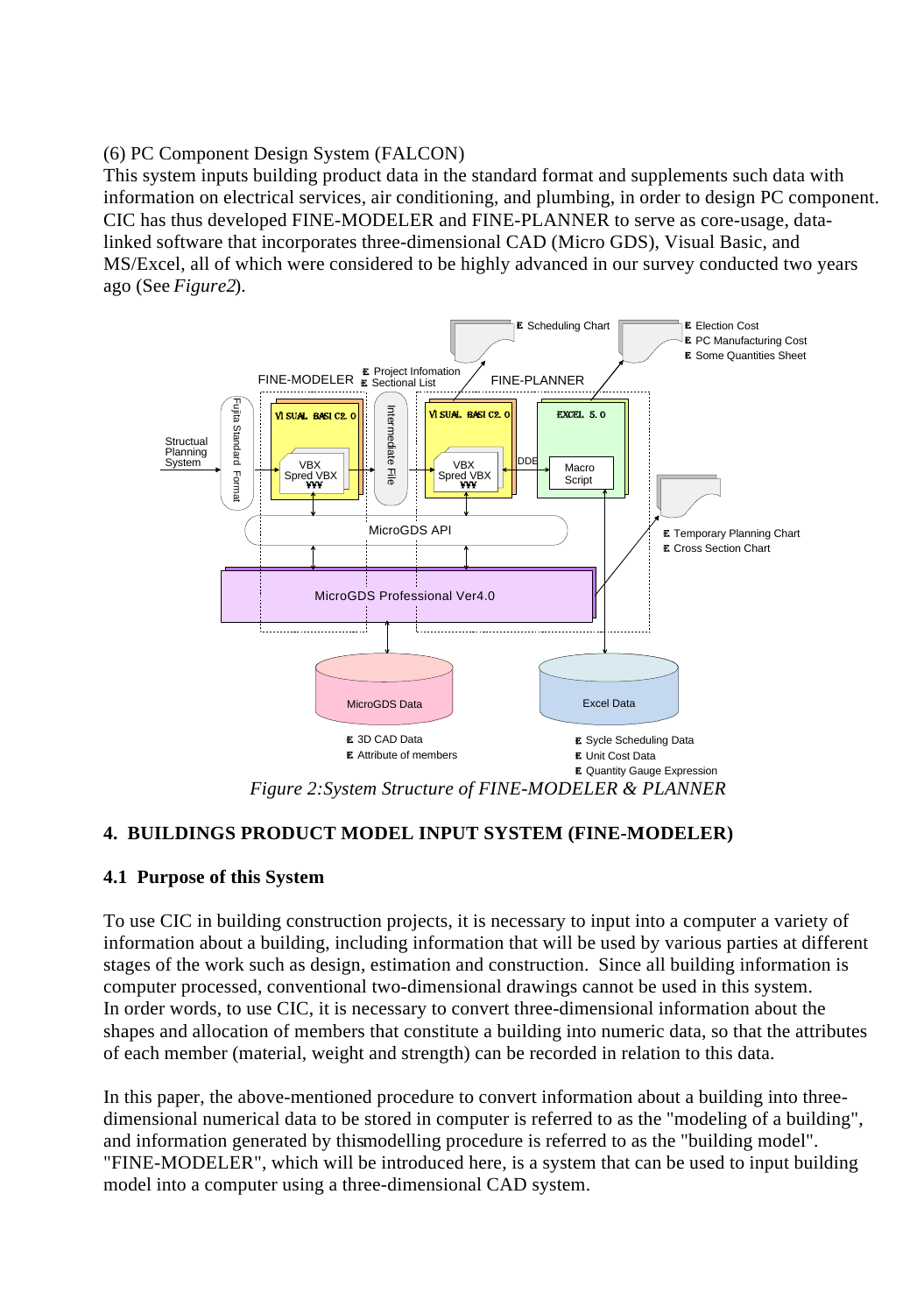### **4.2 Buildings as the Subject of this System**

Various types of buildings, from those with only a few stories to high-rises, from buildings with limited spaces to those with vast spaces, and from factories to apartment houses and hotels, can be used as architectural subjects. To use CIC, it is necessary to carry outwodelling work on all of these various types of buildings and input information about them into a computer. However, it takes a lot of time to develop a computer system that can accommodate such data.

Therefore, when we developed this system, we tried to make it as easy as possible to input information concerning mid-to-high-rise buildings of about 15 stories, since such buildings were our immediate target. Generally, such buildings are constructed with steel-framed reinforced concrete (SRC), while industrialized construction methods such as the HPC method, which user concrete (PC), are often adopted as the construction method for such buildings. Therefore, this system was designed to accommodate information about these construction and structural methods. Even if the subjects are limited to mid-to-high-rise housings, there are still many variations in shape and the usage of PC members. Therefore, this system was designed to handle only the following types of buildings.

- plan types: (1) linear type, (2) dog-legged type, (3) L-shaped type  $\bullet$
- roof shapes:  $(1)$  flat roof,  $(2)$  gable roof
- slab construction methods: (1) conventional method, (2) half PC method, (3) full PC method

Because it can also handle the setback of buildings which those upper stories step back from the wall line, this system can be used with about 70% of the mid-to-high-rise housings that our company will actually construct.

### **4.3 Functions and Characteristics of this System**

The fundamental functions of this system are summarized as follows.

(1) Input of project information:

It is possible to store and deal with outline information and building information for each project.

(2) Input and display of information about the environment of construction projects: It is possible to input and display, by a segment of a line, the boundaries of the lot and the locations of peripheral roads, neighboring buildings, and peripheral obstacles. It is also possible to display them together with images read with a scanner.

(3) Input of basic information about buildings:

It is possible to separately record information about each of the buildings of a particular project. This information can then be used as basic data for the generation of members constituting a building.

(4) Input of grid information

(5) Input of sectional information about members:

It is possible to input the specifications for each section of each member constituting a building (external shape, and information about reinforcing bars and steel frames), according to type.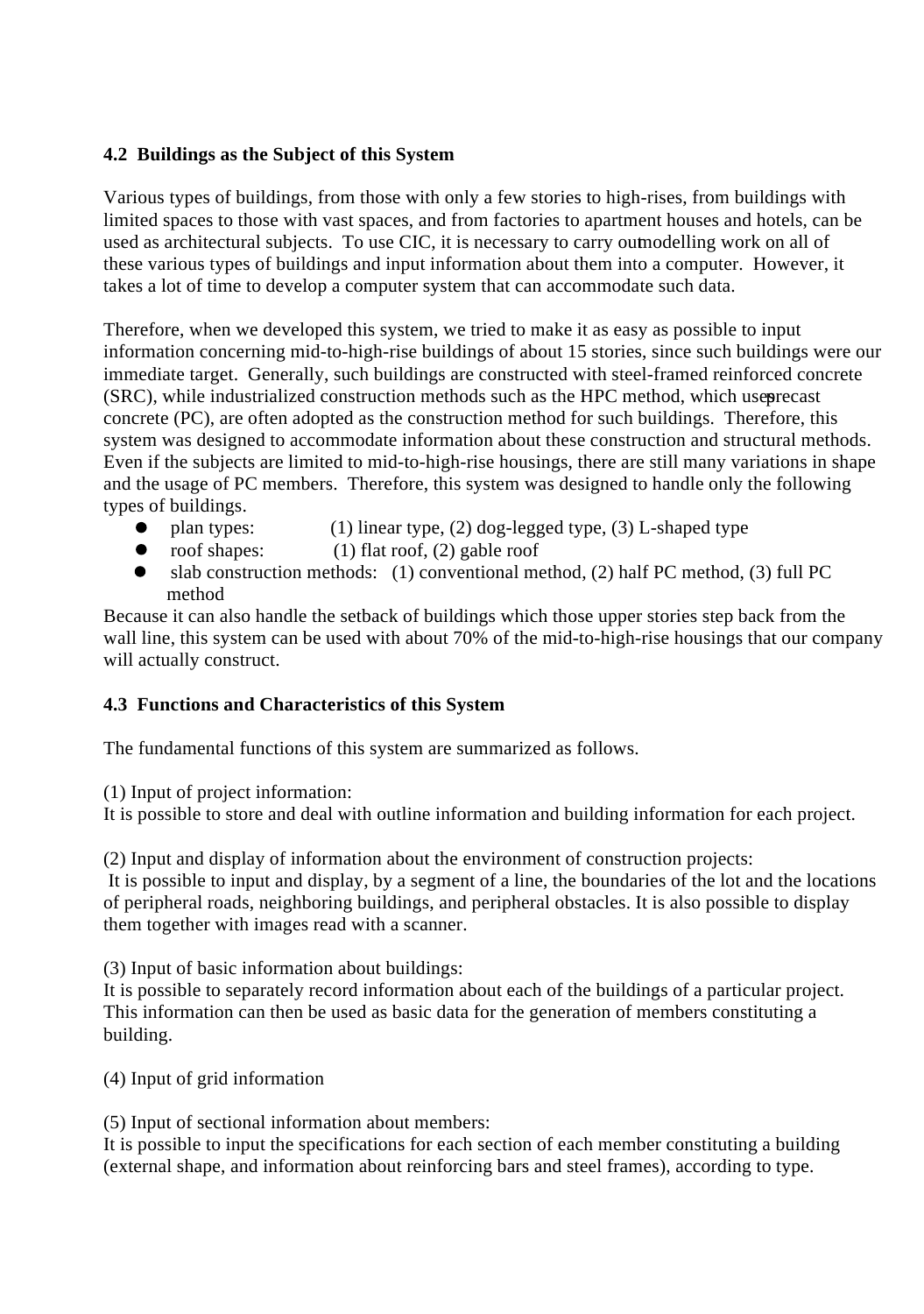(6) Input of the key plan:

Using a model drawing known as a "key plan", it is possible to input a building's constitution representing the location of each member.

(7) Three-dimensional generation members:

A building's main members, that is, its columns, girders, walls, floors, balconies, and external corridors are automatically generated as the three-dimensional objects based on key plan information and sectional information about these members.

(8) Generation of roof and foundation members

(9) Modification of information about the attributes of members:

It is possible to add information about the attributes of members such as type of concrete, slab construction method, dimensions of the opening, and degree of segmentation.



*Figure 3: An example of Slub members input by FINE-MODELER*

### **4.4 Use of Design Information**

This system was basically designed to construct a new building model. However, if one company will carry out all the works of a project, from design to construction, the data may be used in the structural design system.

In this system, we adopted a method of converting building information transferred from the design system into data suitable for this system through a text file. To do so, it is necessary to determine the format for converting data from one system to another. However, if we try to prepare such a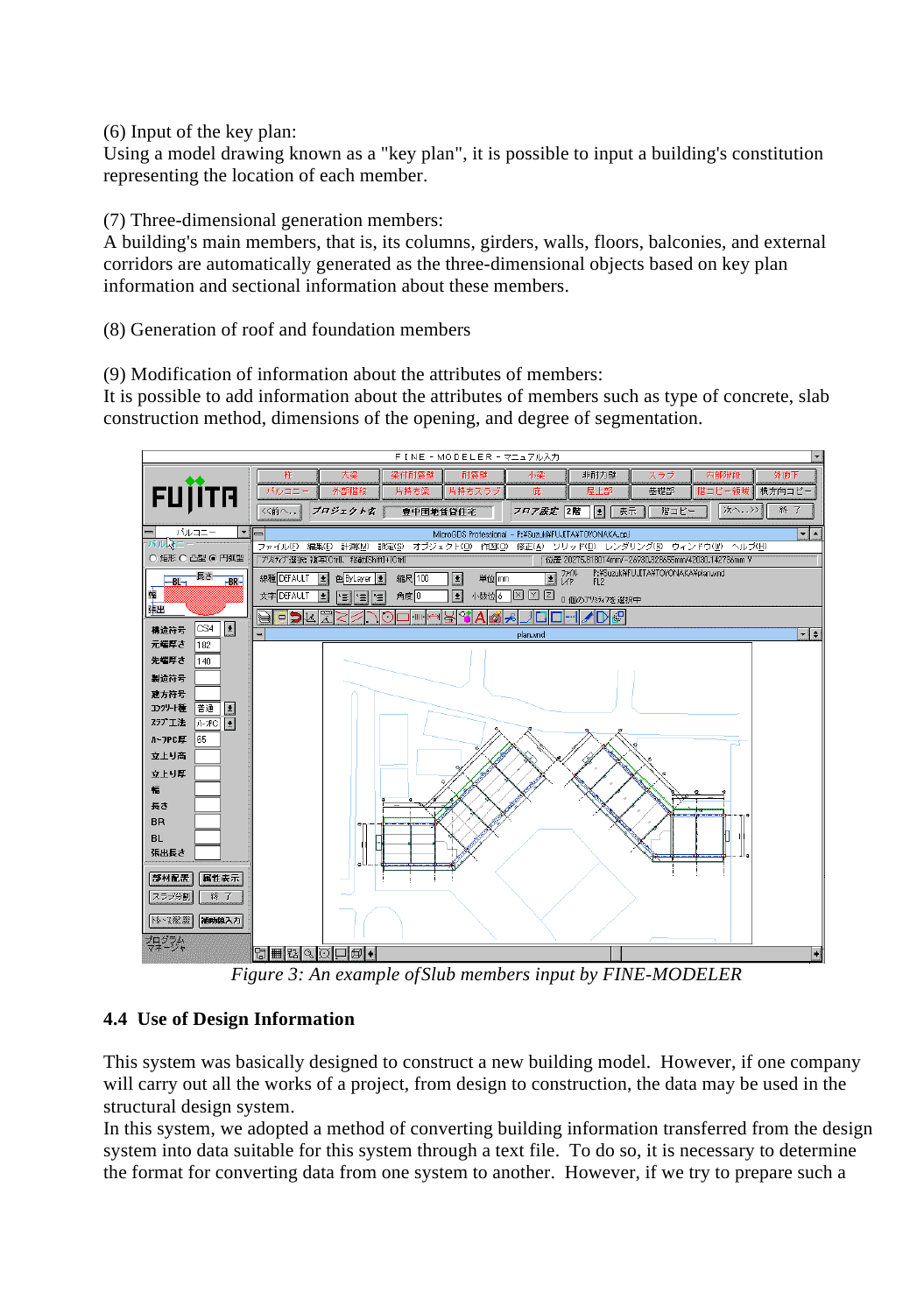format for each pair of design systems, many formats will be required. Therefore, we prepared a new data conversion format known as a "standard format", and used it.

Nevertheless, a problem remained because the data which could be used with this method was limited to data about structural members such as columns, girders, and shear walls. The reason for this is that the system that generates this data is the structural design system. Because structural design deals exclusively with structural members, it is natural that such a problem would arise. It is desirable to allow common use of all the building data generated in the design , construction management and maintenance stages . However, as a matter of fact, most of the CAD information in the design stage is in the form of two-dimensional drawings. Particularly in the case of architectural design, this tendency is marked which creates a problem since it is difficult to use this type of information in a construction plan, which generally requires three-dimensional data.

### **4.5 Method of Input Information about Members**

In this system, members such as columns, girders, shear walls, slabs, and beams are registered using a method known as the "key plan", in which these members are represented by symbols. Each symbol registered in the key plan is recorded as an object with a structural code and with the location of each member, as well as with information showing the relation of each member to the other members. Based on this information, three-dimensional members are automatically generated. The characteristic feature of this method is that it is easy to modify the objects of members because the constitution of a building is defined based on only the allocation of members and the relation of one member to another, without necessitating the generation of the three-dimensional objects of members. If we try to modify some members after the three-dimensional objects of those members are being generated, it will become necessary to modify all the related members. For example, although the shape of a girder will vary according to locations and shapes of columns to be connected to it, the dimensions and the location of the girder will be decided based on information about the related members when the three-dimensional objects of members are generated based on the completed key plan. Therefore, useless work involving the modification of members is greatly reduced.

### **5. PRELIMINARY CONSTRUCTION PLANNING SYSTEM (FINE-PLANNER)**

### **5.1 Purpose of this System**

As part of efforts to realize computer integrated construction (CIC) a Fujita Corporation, the Preliminary Construction Planning System (FINE-PLANNER) was developed to analyze fundamental problems associated with the construction of a building after the preliminary design has been established and early stages of construction have begun, in order to incorporate the analysis results in subsequent design modifications.

It is often the case in construction projects that a few design modifications will greatly facilitate construction. The ease with which construction occurs based on designs termed "constructability". The FINE-PLANNER strives to realize building designs by integrating onstructability concepts. With the FINE-PLANNER the user can analyze construction plans in three phases, based on the three-dimensional building data which is obtained from the Building Product Model Input System (FINE-MODELER). In Phase 1, the user identifies temporary roads and selects a crane, then makes a general temporary planning chart. In Phase 2, the user divides the scope of work into zones and performs various calculations to determine the number of members required for each zone based on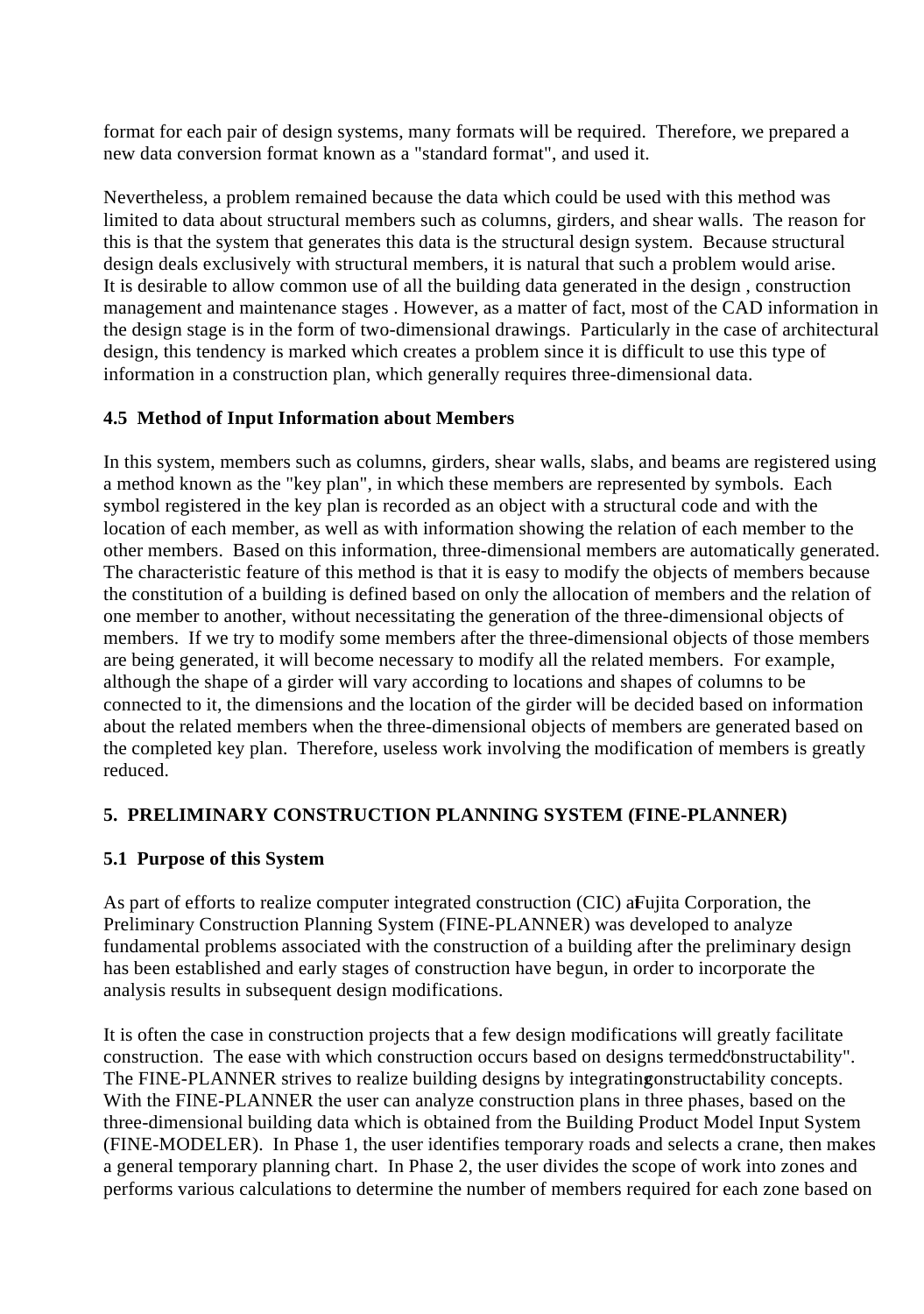Phase 1 results. In Phase 3, the user evaluates a cycle schedule, then makes a master schedule and roughly calculates project costs. At this point the user can return to Phase 2 or 3 and examine alternative plans under different conditions. Moreover, the user can compare various alternative plans and evaluate each through the Hyper Text interface.

## **5.2 Construction Projects to which the FINE-PLANNER is Applicable**

Construction plans for the buildings and conditions detailed below can be formulated with the FINE-PLANNER.

(1) Building Type and Size

 A 15-storied or lower, single building apartment house consisting of 20 flats or less on each story; or two buildings of equal size, housing 10 flats or less on each story of each building.

(2) Crane classes

Three classes of the tower crawler crane: 80-ton, 100-ton, and 150-ton.

(3) Precast (PC) members that can be divided

 During crane selection, PC members that are used for shear walls (with girders), floor slabs, balconies, and outer corridors may be divided when determined to be overweight.

(4) Number of work divisions

 The entire building must be two-dimensionally divided into two construction zones. For a twobuilding apartment house, each building is assumed to be one construction zone.

(5) Cycle scheduling

The work schedule for one story in one construction zone is called "cycle scheduling", because a whole building is constructed by repeating this procedure for each story in the construction zone. An example of cycle scheduling is provided as a reference.

In the FINE-PLANNER 15 cycle scheduling options are available, with variant combinations of (1) slab placement methods (conventional, half PC, full PC), (2)non-bearing wall installation sequences (cast-in, cast-out), and (3) number of construction days (8, 10, 12). For full PC, non-bearing walls are installed only by the cast-out method, so the number of available cycle scheduling patterns is (3  $x 2 x 3$  - 3 = 15.

# **5.3 Functions of this System**

### 5.3.1 Temporary Planning

First, the user identifies the crane's travel path and selects a crane class; next he or she evaluates the adequacy of the net lifting load of the selected crane. There are two ways to do this. The computer may automatically verify whether there are any parts that the selected crane cannot lift; alternatively, the user may designate a member and verify whether the selected crane can lift it. If a member unable to be lifted is identified the user determines whether to select a higher class of the crane or to divide that member. The user then makes a cross sectional drawing of the positional relationship between the crane and the building to verify the adequacy of the net lifting load of the selected crane given the building height.

The user can also plan temporary offices and stockpiles in the construction site and output the layout as a general temporary planning chart. (See*Figure 3*)

5.3.2 Dividing the Scope of Work & Calculating Quantities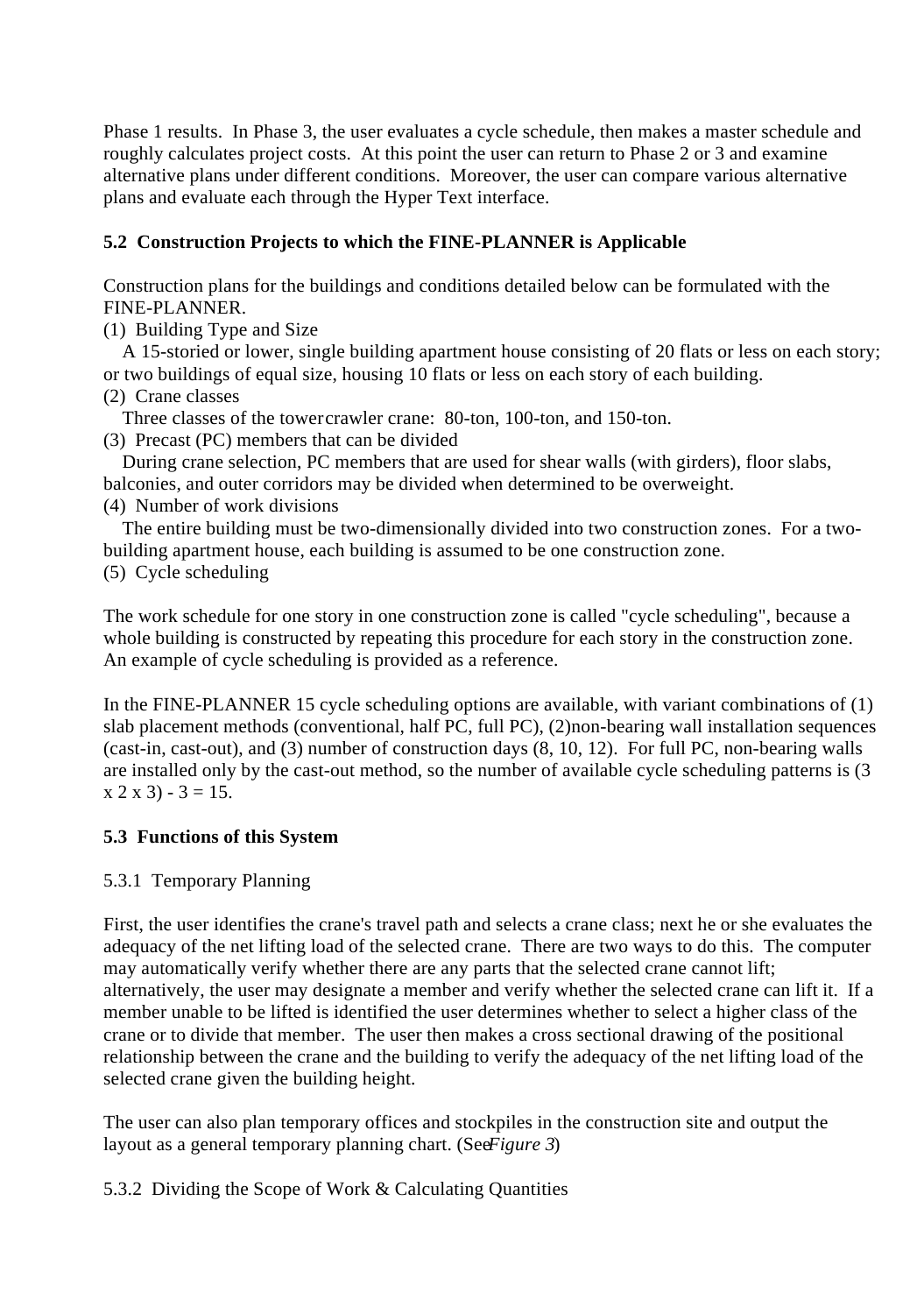Next, the user divides the entire building two-dimensionally into two construction zones, and the computer calculates (1) quantity of each PC member, (2) amount of cast-in-place concrete, (3) quantity of each form, and (4) amount of concrete to cast PC members in place according to construction zone, story, and member type, based on types, weights, and materials of PC members as well as on positional information, all of which are accumulated by the FINE-MODELER. Finally, these calculations are output on packaged spreadsheet software (MS-Excel). By studying this output, the user can assess the reasonableness of the work volume balance between the two construction zones.



*Figure 3: An Example of Temporary Planning by FINE-PLANNER*

### 5.3.3 Cycle Schedule

The user can draw up a cycle schedule based on the previously input conditions. A cycle schedule for the building is developed based on the number of days to complete a standard story (called the typical story) in one construction zone and on the assumption that the same procedure will be repeated for each story of the construction zone.

The user first selects (1) the number of days required to complete one story (8, 10, 12) and (2) the non-bearing wall installation sequence (cast-in, cast-out), and adds to these the previously-input (3) slab placement method. Then the user selects the applicable cycle scheduling pattern from the FINE-PLANNER.

Cycle scheduling patterns are presented in MS-Excel format. The MS-Excel incorporates a feature that not only displays the work steps from start to finish but also automatically calculates the number of PC members to be erected, the volume of labor required for structural work, and the hours of crane uptime on a daily basis. Once cycle scheduling is selected in this manner, the computer displays the cycle schedule together with these calculations. This enables the user to judge whether the selections were appropriate.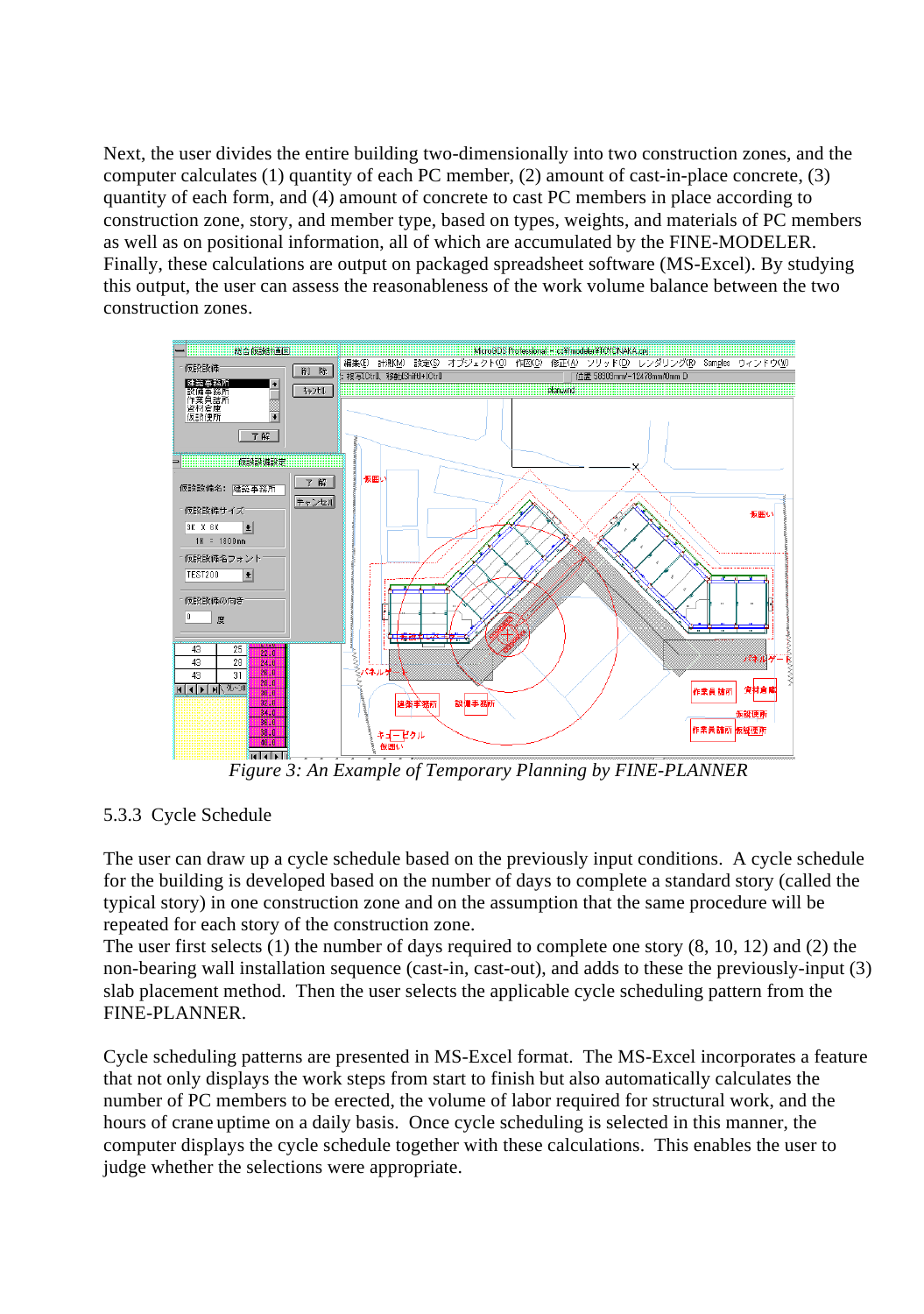### 5.3.4 Master Schedule

The next step is making a master schedule based on the established cycle schedule as shown in the figure. Repetition of the cycle schedule is called erection work, in which building body structures are assembled and fixed in place (called the erection process). In practical building construction, however, the preparation, earth work, and foundation work (inclusively called the pre-erection process) are necessary before the erection process. The equipment, finishing, and external work and landscaping (inclusively called the post-erection process) come after the erection process. The master schedule covers pre-erection, erection, and post-erection processes.

The number of days required to complete the pre-erection process and the post-erection process are separately and automatically determined from the track record to date and in accordance with information supplied by the user, e.g. size of the building and piling method. The election process is determined by the selected cycle scheduling pattern and the number of stories of the building. Thus, the user can readily make a master schedule. FINE-PLANNER incorporates features that consider work volume on a monthly basis and allow for the New Year holidays, "Golden Week" (a holiday week in May), and Obon holidays (around mid-August) as non-working days.

Moreover, when the process data generated here (e.g. the type of work and its sequence) is automatically transferred to the Construction Management System (PF-NETS) developed at Fujita Corporation, the user can make a more detailed schedule or utilize the data for progress assessment after the start of construction.

### 5.3.5 Erection Costs

Cost, an important factor when comparing and evaluating alternative plans under various work conditions, can also be calculated. Major factors affecting cost in alternative plans are (1) crane class, (2) cycle scheduling (the volume of labor required for erection work), and (3) crane installation period, all of which change the erection work itself. In other words, a comparison of the costs required to do the erection work helps enable the user to effectively evaluate alternative plans. Construction costs are generally itemized into (1) material cost, (2) labor cost, (3) machine damage cost, (4) subcontracting cost, and (5) overhead. Of these, the labor cost, crane damage cost, and subcontracting cost (for temporary work or connection of members) are variable, and inclusively called the erection costs. The FINE-PLANNER can calculate the erection cost in detail. The above information applies when the HPC construction method are used. Anticipating the need to compare one construction method to another, the FINE-PLANNER also can estimate the manufacturing cost of PC members. Furthermore, this generated cost data can be used in Fujita's Estimation System after it is converted.

### 5.3.6 Comparison of Alternative Plans

By performing the above steps, more than one alternative plan can be efficiently and effectively prepared with the FINE-PLANNER. The FINE-PLANNER is equipped with a feature that allows easy comparison and evaluation of these alternative plans on the monitor. This feature employs a Hyper Text structure. First, a table showing typical items for comparison appears on the monitor. By clicking on one item, more detailed information appears on the monitor in the forms of a figure or table.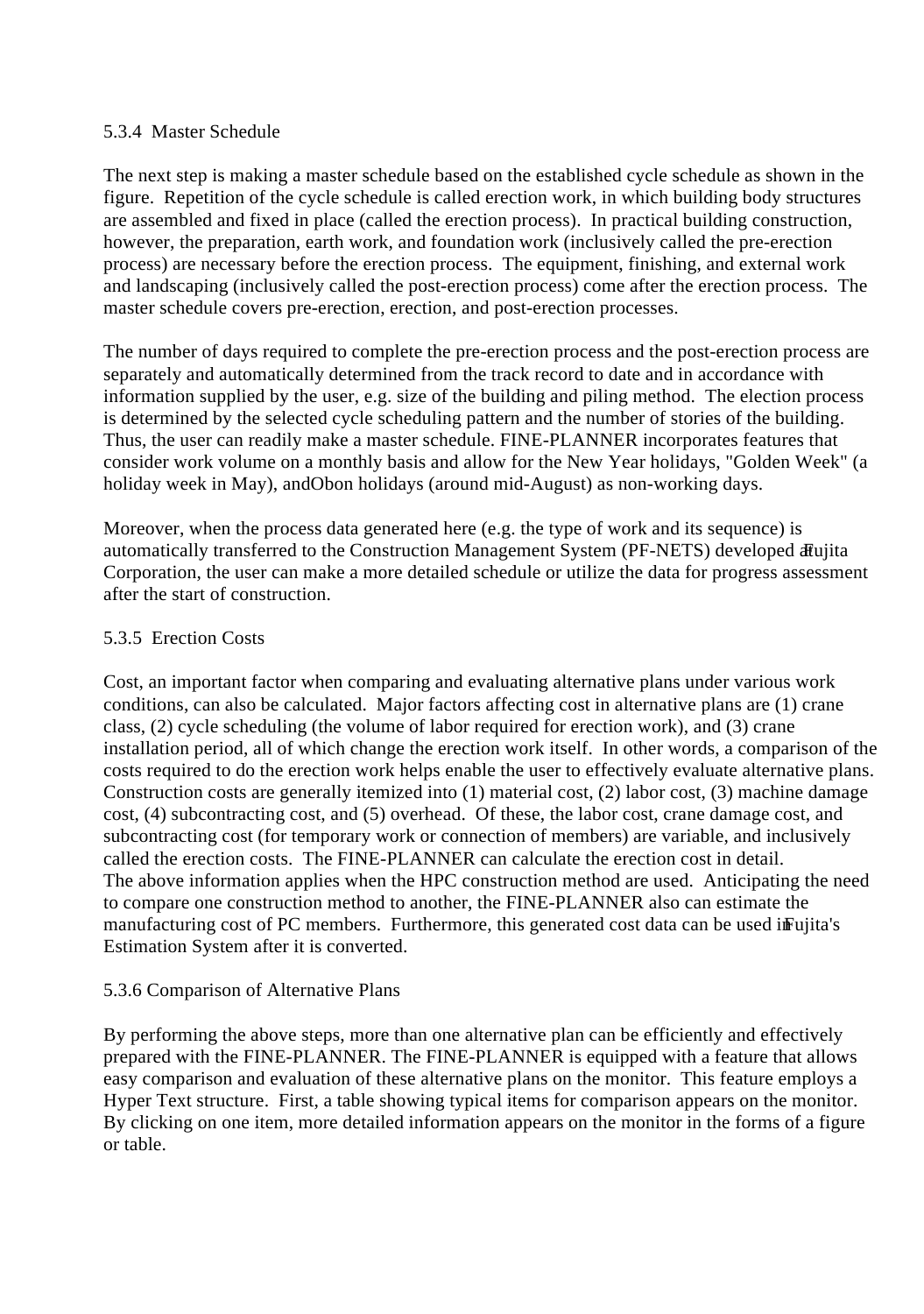The first table to appear lists (1) crane specifications, (2) cycle scheduling, (3) master scheduling, and (4) erection cost. If the user clicks on "crane specifications", a table of crane net lifting loads appears. If the user clicks on "cycle scheduling", a table of cycle scheduling patterns, labor volume, and the crane's uptime are displayed. Clicking on "master scheduling" displays a table of master schedules. In this way, the user can call up the information on the monitor and make comparisons at any time.

### **6. DIRECTIONS OF THE FUTURE**

The above data-linked software employ a method under which building project data that has been produced in the structural design process is processed and sent one after another to the systems located further downstream. By doing so, "information sharing, CIC's primary objective, can be achieved. However, this method alone cannot realize "cooperative work," another octiC's primary objectives. In short, it is of absolute necessity that an integrated project database be developed that can store three-dimensional building project data, and to which a series of work systems can be linked to with the database support construction project work. Furthermore, in order to develop such an integrated project detabase, a highly advanced system development environment will be needed, one that incorporates object-oriented technology.

The present FINE-MODELER building model is made for FINE-PLANNER, data is not compatible with other systems, a building model data depends on stricture of the specific CAD MicroGDS) used. However it is essential to develop integrated project databases if the widely varied information requirements of the various specialized participants in a building life cycle (i.e. division or company) are to be fully served. The challenge of developing generic building product models for the construction process is receiving considerable interest , and we hope to research the results. We think it too difficult at present to represent an integrated product model, especially in Japan, due to the heterogeneous nature of the information generated in the design stage (i.e. design information) and needed in the construction stage (i.e. construction information). Generally speaking, in a Japanese construction production system, design information is to describe "what a building is to be", while construction information is to show "how to constructs a building". Even in most construction applications, informations tend to evolve and change as the project progresses. In some situations, an object may ever change form, as for example a concrete form is stripped to expose a new wall.

In order to propel a future CIC, not only must we advance the integration of information inside the framework of a present building production system, but we must also work to reform building production systems ourselves. Therefore at first, it is necessary to advance "a type of building production system", i.e., to systematize construction process including procurement, transportation and prefabrication of building components at first. (amazaki 1995)

In Japan as one of attempt to fill the gap between design and construction, a new organization will be created, called "production design". This organization will be available that feedback from construction to design information is available, thereby enabling costly, precise designs to be produced without delay.

Looking forward, we see two direction for expansion. One is expansion to another construction method (e.g. SRC construction) as an extension of a current framework. With this approach it is possible to achieve correspondence to a wide range of projects, and even to expand to a method for comparison of construction systems ( e.g. the conventional and PC methods of construction ). The